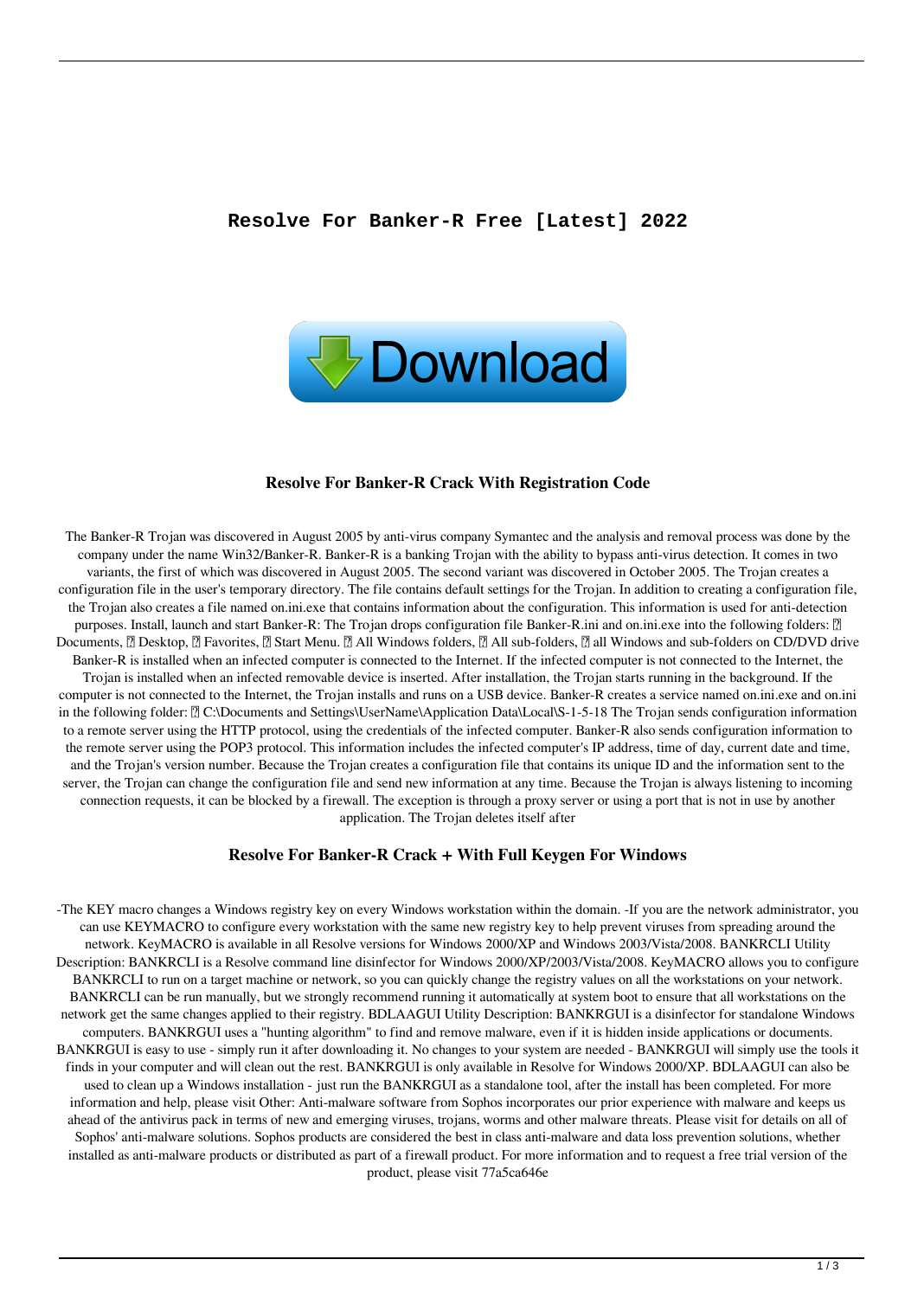# **Resolve For Banker-R**

BANKRCLI allows you to identify infected computers and clean them with a simple, automated script. It can be used on a Windows network by anyone who has access to a valid user name and password. It includes the necessary system DLLs and system registry keys to do the job. The disinfector can be scheduled to run regularly, or manually on a computer-by-computer basis using a command line. It can be run as a scheduled task with a pre-configured schedule. The program can be setup to run silently, and to notify you via e-mail when an infected computer is found. The BANKRCLI.MSG file contains all the information you need to run the program, and how to clean up the infected computer. The program can also be configured to wipe the drive clean of infected files. The disinfector was created as a convenience tool for system administrators to use. These files are not suitable for normal people and should be regarded as a last resort. Remove them at your own risk. Do not install them in any other place other than the Program Files folder. They are not suited to be run from USB drives or any removable media. You should follow the on-screen prompts. As you continue you may be asked to type in a username and password. This is to maintain the anonymity of the person who installs them. If you are asked to log into a server you should do so. Name Size Download Infectious Shared Troj/Banker-L 72.39KB Virus Total Troj/Banker-R 72.39KB If you want to use any of these files please consider purchasing our patent-protected Resolve tool - we need to eat too. Disclaimer: Trojan Hunter does not supply these programs and therefore can not guarantee their functionality. We recommend that you use some other source of trojan/banker removal, that has a proven track record. Similar items User reviews For the past three years, I have been very happy with BANKRGUI.com and its ability to clean my compromised computers. Today, I got a message that the site was down. I have emailed several times but never got a reply. I wish I could rely on a ressource like BANKRGUI.com and I hope they will be up again soon. Related content Res

### **What's New in the Resolve For Banker-R?**

The BANKRGUI disinfector removes the files (and registry keys) that Troj/Banker-R creates, which can lead to further infections. The BANKRCLI disinfector uses the same techniques as the BANKRGUI disinfector but it will not clean up existing infections. Instead it will reinfect the computer. Resolve for Banker-R Screenshot: The BANKRGUI disinfector is a standalone utility that runs under Windows. The BANKRCLI disinfector is a command line tool. It's not a standalone utility but has to be run from a Windows command prompt. Avira AntiVir Anti-virus System Console is a powerful anti-virus system console that allows you to perform real-time analysis and diagnosis of your computer using Avira Anti-Vir scanner or a virus file. Use Avira Anti-virus System Console to: â $\mathbb{Z}$ ¢ Annotate events in your event log for detailed information about detected threats;  $\frac{3}{2}$  Launch different modes for scanning and analyzing your computer system;  $\frac{3}{2}$  Search for virus samples or Troj/Banker-R, which is a banking Trojan designed by the Paunch team of threat actors. What's New: This release: â $\mathbb{Z} \notin$  Adds new options that you can use when you open the console. OSIsoft PC Credential Collector: OSIsoft PC Credential Collector enables organizations to capture the credentials of employees and contractors. The tool operates in two modes:  $\frac{\partial \mathbb{D}}{\partial \phi}$  Automatic mode, which takes advantage of the TCP/IP security features built into the operating system and automatically captures the passwords, account names and usernames associated with the current network configuration.  $\frac{d}{d\theta}$  Manual mode, which enables you to enter the credentials manually. What's New in Version 1.0.0: â⊠¢ User interface enhancements, including a new layout. â⊠¢ Addition of a new feature to capture network credentials in automatic mode. When the OSIsoft PC Credential Collector (OSIsoft PC Credential Collector) is running in automatic mode, it runs in the background and captures the network credentials of the currently logged-in user, so that you do not have to manually enter them each time you log-in. This is the case when you are connected to a corporate network. When the OSIsoft PC Credential Collector is running in manual mode, you can enter the credentials manually to capture them for any given user. You can also enter credentials of different users for the same system. - You can configure the credentials to capture by default. - In automatic mode, the tool captures your network credentials automatically when you connect to a corporate network. - You can run the tool in manual mode,